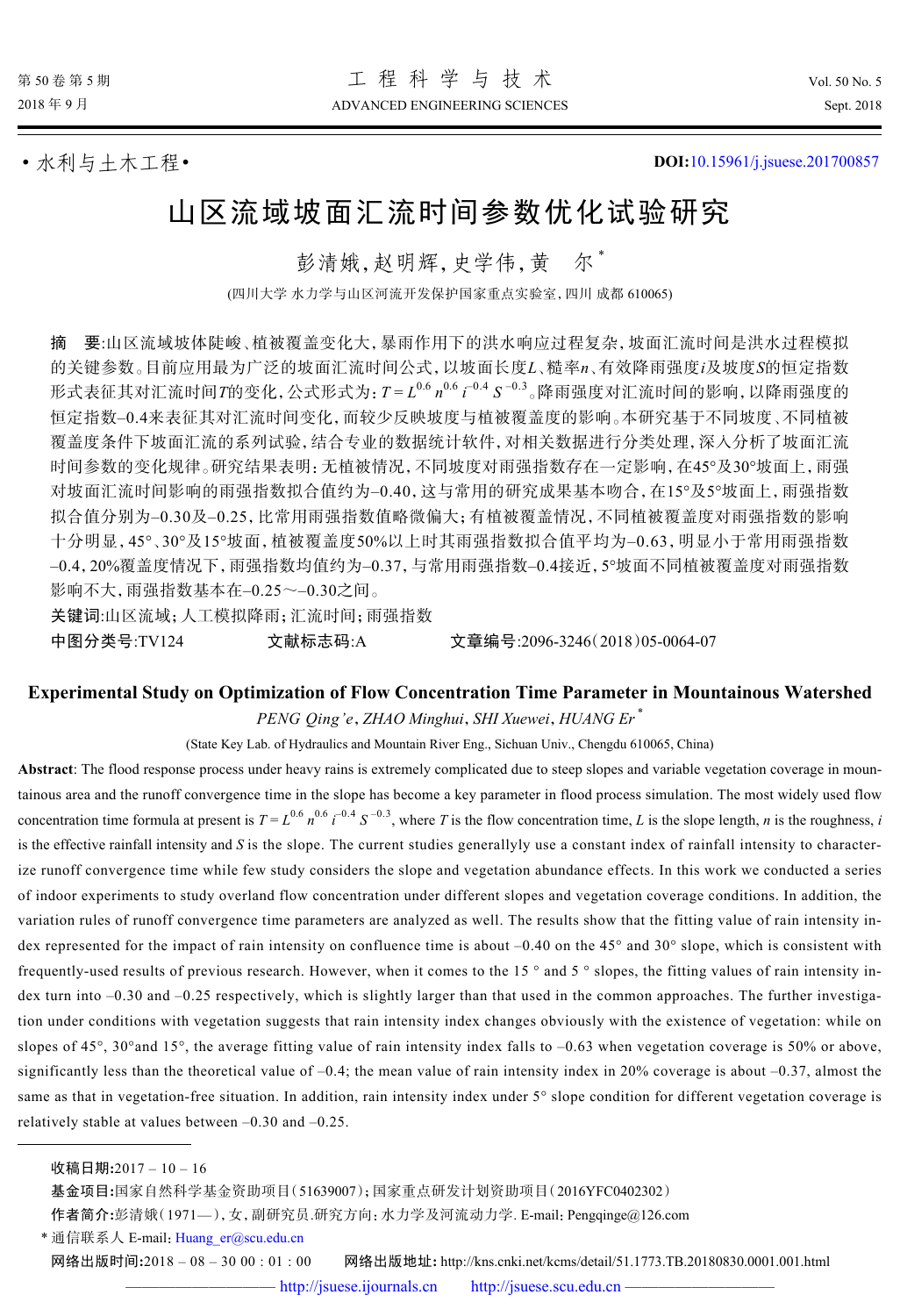**Key words**: mountainous watershed; artificial rainfall; flow concentration time; rainfall intensity index

目前,较为常用的分布式水文模型有美国的 TOPMODEL等<sup>[[1](#page-6-0)]</sup>模型、SWAT等<sup>[[2](#page-6-1)]</sup>模型、欧洲的SHE 模型<sup>[[3](#page-6-2)–[4](#page-6-3)]</sup>、中国的新安江模型<sup>[[5](#page-6-4)]</sup>以及流溪河模型<sup>[[6](#page-6-5)–[7](#page-6-6)]</sup> 等。水文模型的开发与应用得到了广大水文工作者 前所未有的青睐和关注。如Arpana等<sup>[[8](#page-6-7)]</sup> 2015年进行 的基于2阶自回归模型的似然函数在SWAT模型的标 定和不确定度分析中的应用; Richard等<sup>[[9](#page-6-8)]</sup>2017年进行 的用多输入多模型平均框架改进水文模型模拟。尽 管如此,分布式水文模型目前的应用仍存在一定局 限性,遥感资料还没有完全融入水文模型的结构中。 本研究的主要目的正是试图将下垫面情况的遥感资 料融入到分布式水文模型中,通过系列人工模拟降 雨试验,对坡面汇流时间公式进行修正及参数优化, 为建立适于山区流域强降雨情况下的分布式水文模 型奠定基础。

山区流域坡体陡峻、植被覆盖变化大,暴雨作用 下的洪水响应过程复杂,坡面汇流时间是洪水过程 模拟的关键参数。如申红彬等<sup>[[10](#page-6-9)]</sup>对当前坡面汇流计 算方法的研究进展进行了较为系统的总结与分析, 认为根据水文响应单元在不同雨强条件下汇流时间 的变化,调整其汇流参数以反映坡面汇流的非线性 效应,对于流域坡面汇流的分布式模拟更具有实际 意义。李瑞林等[[11](#page-6-10)]在连州市洪水预报作业中几个问 题的探讨中提出,人为活动对流域下垫面的影响带 来的流域汇流时间的改变是影响峰现时间预报精度 的关键问题之一;同时在影响洪水量级预报精度的 几个问题中指出,洪水量级的大小不仅取决降水量 的大小,与流域内干支流洪水遭遇叠加有很大关系, 也即与各干支流的汇流时间关系甚为密切;坡面汇 流时间将直接影响峰现时间及洪峰量级的预报 精度。

目前有关坡面汇流时间的应用与研究中,较多 以降雨强度的恒定指数形式表征其汇流时间变化, 而较少反映坡度与植被覆盖度的影响。日本学者水 上高久等[[12](#page-6-11)]研究的山区河流洪水汇流时间公式,其 雨强指数为-0.35; 美国佛罗里达大学的Melesse 等<sup>[\[13](#page-6-12)]</sup> 2004年提出的基于汇流时间方法的空间分布式水文 模型中,山坡流的汇流时间用运动波方程表示,其雨 强指数为-0.4;台湾学者李光敦等<sup>[[14](#page-6-13)-[15\]](#page-6-14)</sup>研究的地貌 瞬时单位线模型(KW-GIUH模型)中,汇流时间公式 的推求,也是在运动波理论基础上,考虑各级序河网 汇流状况,推求出各级序坡地流与渠流的汇流时间, 其雨强指数为–0.4。作者通过室内人工模拟降雨试 验来探讨不同雨强下坡度、植被覆盖度对坡面汇流 时间的影响。

# **1** 试验概况

## **1.1** 模型设计

试验在四川大学水力学与山区河流开发保护国 家重点试验室室内的人工降雨区实施,模型场地长 7.6 m, 宽5 m, 几何投影面积27 m<sup>2</sup>。根据坡面流及山 区河流一般坡度,共布置有5°、15°、30°和45°这4种不 同坡度的坡面,各坡面投影区域为6 m×1 m。

模型修建时采用水泥抹面,基本无雨量下渗,即 不考虑雨量下渗情况。本次试验目的是研究不同坡 度、雨强、植被覆盖度与坡面汇流时间的关系,试图 建立分布式坡面汇流时间公式,进一步完善分布式 水文模型。模型下垫面主要考虑水泥地面及铺设塑 料草坪两种情况,不考虑产流,降雨量即为有效降雨 量。本研究成果可直接适用于城市化不透水地表径 流的计算。

模型试验场地上方安装有人工模拟降雨装置。 在各斜坡的出口均修有一个集流槽,槽长1 m 、宽 40 cm、深22 cm;在集流槽后面紧接着一个直角三角 形薄壁堰,三角堰堰口使用高精度自动水位仪记录。 模型试验整体布置如[图](#page-1-0)[1](#page-1-0)所示,集流槽及三角形薄壁 堰等见[图](#page-2-0)[2](#page-2-0)。

<span id="page-1-0"></span>

图 **1** 降雨试验模型布置

# **Fig. 1 Model layout of rainfall experiment**

## **1.2** 试验设备简介

1.2.1 室内人工降雨系统

试验所用人工降雨系统主要用于模拟降雨试 验,该系统可利用4个阀门的相互组合来调节雨强大 小,进行试验所需不同降雨雨强的控制,雨强范围约  $1\sim$ 7 mm/min。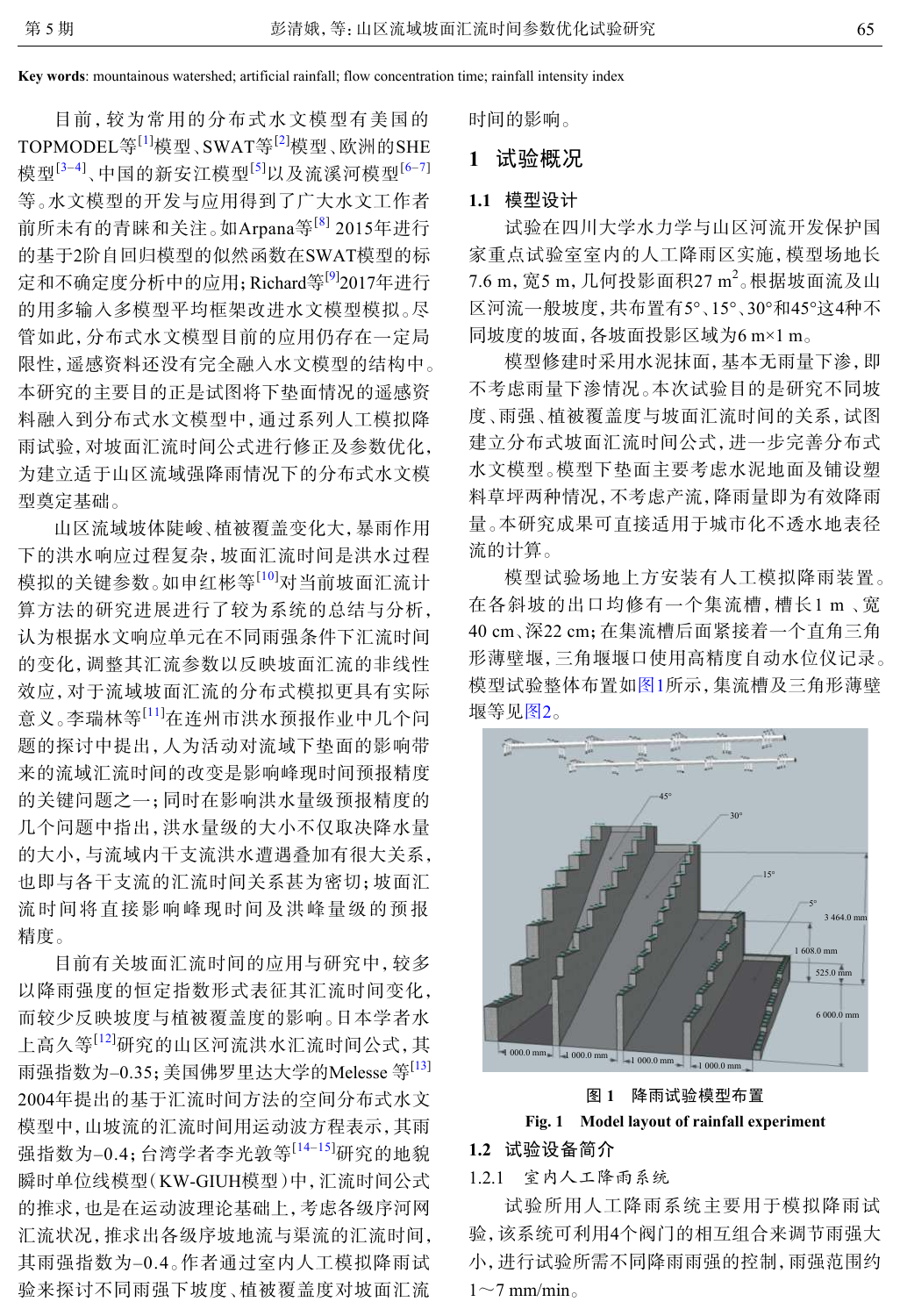<span id="page-2-0"></span>

图 **2** 集流槽、三角堰及自动水位仪

**Fig. 2 Collector slot, triangular weir and automatic water level instrument**

作者经过雨量的反复校核,为了满足试验的需 要,选取了9个不同雨强工况进行试验。

1.2.2 LH-1自动水位仪

本次试验对于堰上水头的测量采用精密的LH-1 自动水位仪,该水位仪由武汉大学水电学院研发,LH-1 自动水位仪是用于模型、水槽水位测量的精密智能 仪器,集成了2个微核嵌入式网络接口及软件,可多 台LH-1自动水位仪分布布置进行测控,本试验采用 了4台自动水位仪,同时对4个坡面汇流过程进行实 时记录,LH-1自动水位仪,测量精度达0.05 mm,采点 周期最小可设定为0.5 s。

每一次降雨试验的测量从降雨系统开始降水起 到汇流稳定(即水位仪的读数保持稳定)为一个测量 周期,4组坡面同时进行。

## **1.3** 试验方案设计

下垫面设计:水泥抹面及水泥抹面+塑料草坪, 其中塑料草坪铺设占比有20%、50%、80%及100%,以 此模拟植被不同覆盖度。

坡面坡度:结合山区流域地形特点,模型布置有 5°、15°、30°和45°这4种不同坡度的坡面。

降雨雨强:经过对雨强的校核,结合该研究的总 目标–建立极端强降雨情况下基于栅格的全分布式 水文模型,试验选取了9种不同雨强工况进行试验, 雨强范围 $1 \sim$ 7 mm/min。

本次试验主要在4种不同坡度坡面进行,每次试 验开始前都对下垫面充分润湿,以减少下渗雨量对 试验精度的影响,尽量满足不下渗这一初始假设。试 验对4种不同坡度坡面,以及不同植被覆盖度均进行 了9种不同雨强降雨时各自达到汇流稳定时汇流时 间的测量。同时,为保证试验数据的可靠性,每组试 验都重复进行3次,以期建立各因子与汇流时间的关 系式,真正实现汇流时间的分布式特点,提高分布式 水文模型模拟精度。

# **2** 试验结果分析

查阅文献可发现,汇流时间T和雨强I呈现出反 比的关系,一般关系为:  $T \propto I^{a_1}$ , 这里 $a_1$ 为雨强指数, 一般理论值为–0.4。

降雨强度指数a<sub>1</sub>在山区流域坡度 、植被覆盖度发生较 若不合理,结合试验数据给出具体的雨强指数a<sub>1</sub>的确 本试验研究的目的有两点:其一是检验常用的 大变化情况下,其值为–0.4恒定值是否合理;其二, 定方式。

本文重点通过室内人工模拟降雨试验研究不同 坡面、不同植被覆盖度下雨强对坡面汇流时间的影 响,明确雨强与坡面汇流时间的关系式。

每次降雨过程中雨强保持不变,汇流达到稳定 后此次降雨试验结束。每次降雨过程中汇流是否 达到稳定,主要通过前面介绍的三角堰堰口的高 精度自动水位仪的记录来判断,每次开始降雨前 控制三角堰水位与堰口持平,降雨开始瞬间水位 仪开始记录,由于降雨雨强不变,一定时间后坡面 汇流流经堰口流出会达到一个稳定状态,即水位 仪实时记录的数据从初始值逐渐增大最后达到基 本不变,此次降雨汇流过程达到稳定,然后通过三 角堰堰口水位计算出汇流过程的流量过程;不同 雨强的降雨汇流试验通过选择开启不同降雨阀门 后重复上述试验进行。

## **2.1** 坡度对坡面汇流时间的影响

山区流域地形地貌复杂,地形坡度的空间差 异性较大,不同坡度下,雨强对汇流时间的影响指 数是否保持恒定不变,正是下面试验研究的内容。 本次试验是在4种不同坡面均无植被覆盖情况下 进行的。每种坡面分别进行了9种不同雨强的降雨 过程。

2.1.1 坡面汇流时间的提取

[图](#page-3-0)[3](#page-3-0)为4种不同坡度的不透水坡面,在人工模拟 不同雨强降雨时坡面汇流达到稳定的整个汇流过 程。通过上述不同坡面不同雨强下的汇流过程试验, 提取出每种工况下汇流达到稳定时的汇流时间。

2.1.2 不同坡面雨强指数的拟合

<u>[图](#page-3-1)</u>[4](#page-3-1)得出了不同坡面雨强指数a<sub>1</sub>的拟合值。 从数据上看,4种不同坡度的坡面均呈现出随着 雨强的增大汇流时间在逐渐变小的趋势。而不同坡 面下雨强与汇流时间关系中的雨强指数是否保持一 [致,](#page-3-1)下面采用MATLAB对试验数据进行编程处理,如

从拟合结果看,在45°、30°、15°及5°坡面上,雨强 指数的拟合结果分别为–0.41、–0.40、–0.30及–0.25; 不同坡度的坡面对雨强指数存在一定影响。在45°及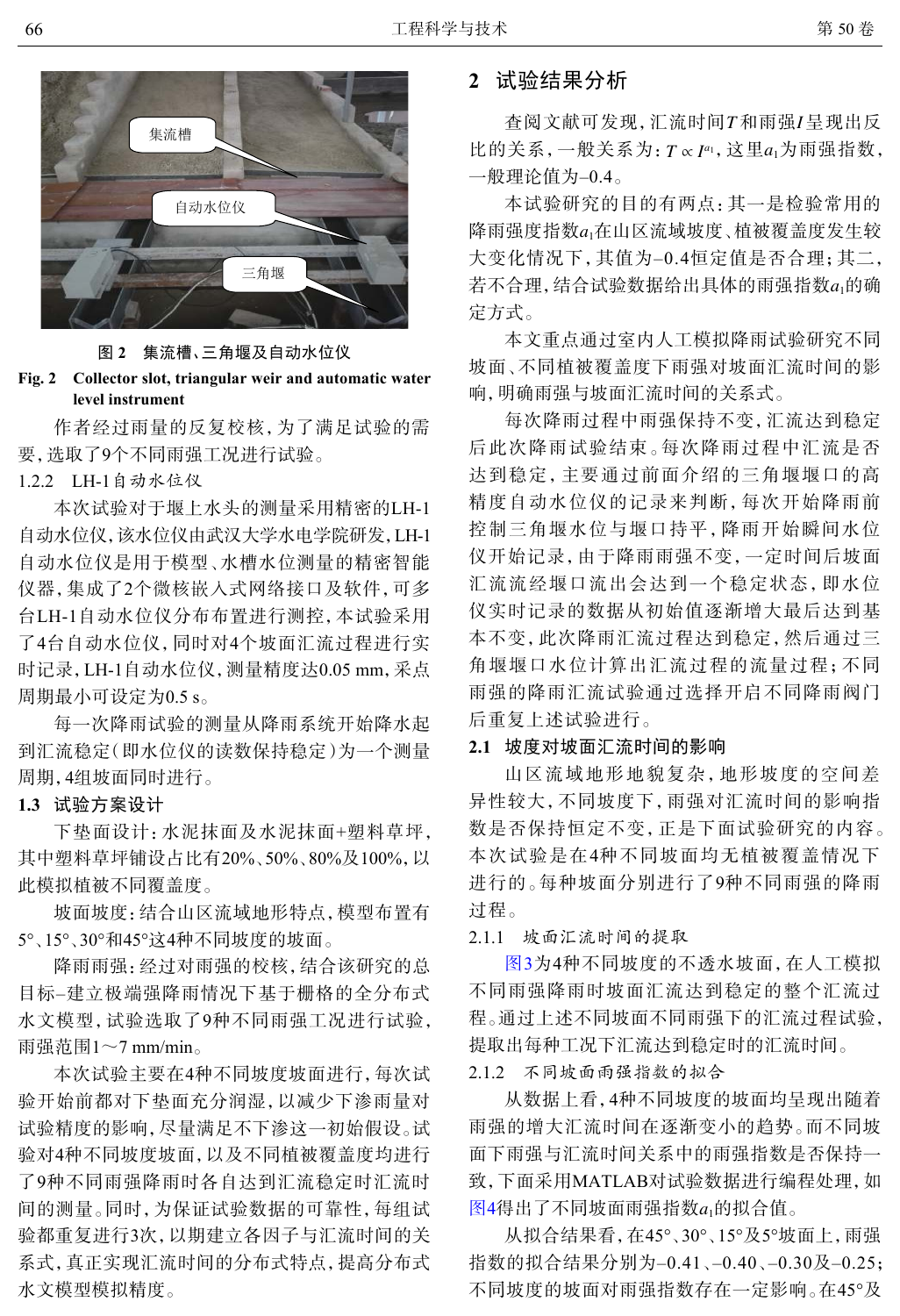<span id="page-3-0"></span>

图 **3** 不同坡面不同雨强降雨汇流过程



<span id="page-3-1"></span>



#### **Fig. 4 Results of rain intensity index fitting with different slope**

致,其指数拟合值a<sub>1</sub>基本为–0.40;在15°及5°坡面上, 指数拟合值a<sub>1</sub>分别为–0.30及–0.25。 30°坡面上,雨强对汇流时间影响与现有理论相一 雨强对汇流时间影响与现有理论产生一定偏差,其

## **2.2** 植被覆盖度对汇流时间的影响

山区流域不仅其坡度具有较大空间差异性,植 被覆盖度由于受所处海拔高度、季节变化、人工耕作 等影响,在时间和空间上均存在很大差异。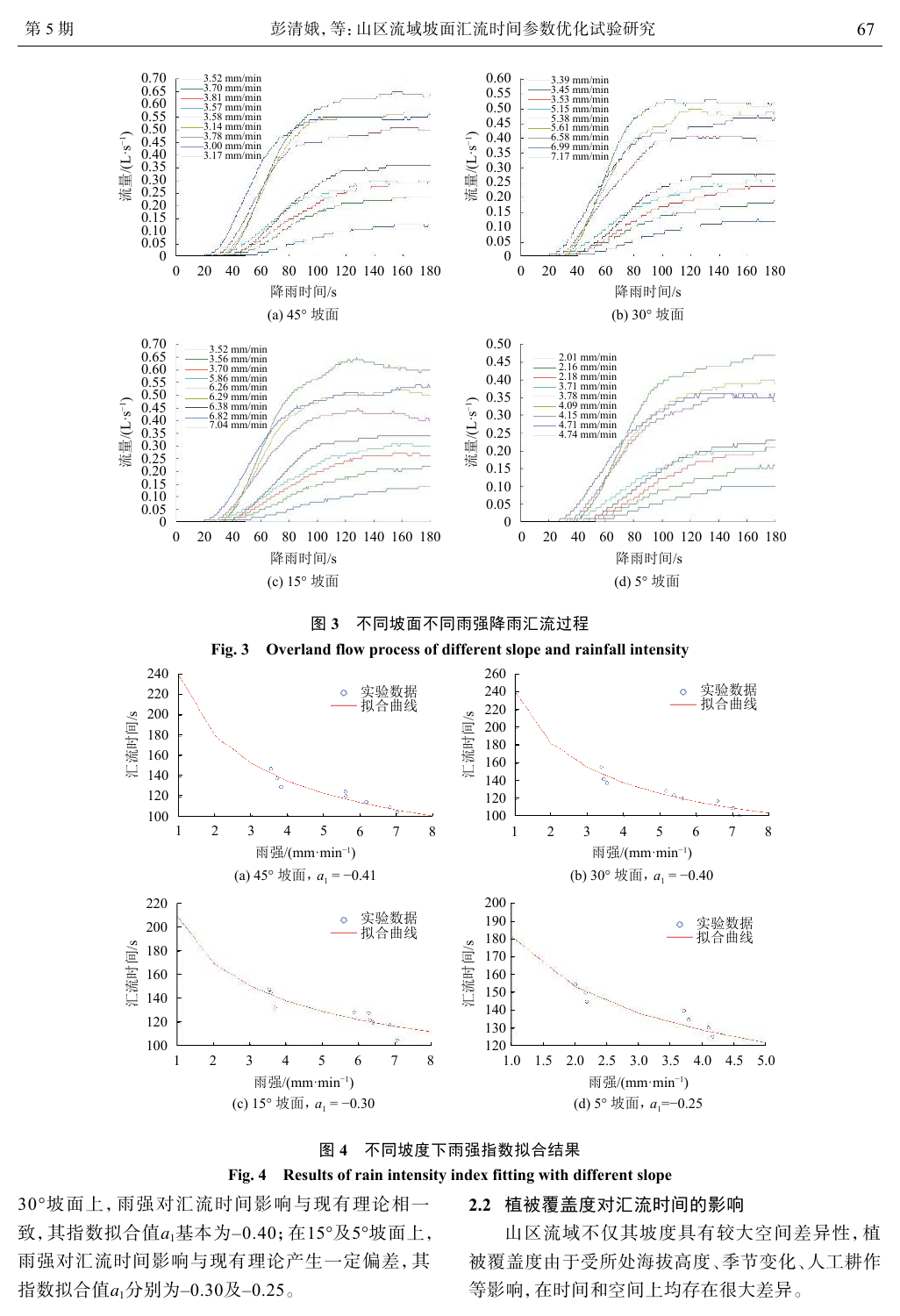前面从不同坡度方面探讨了影响汇流时间的雨 强指数随坡度的变化,下面看看不同植被覆盖度对 雨强指数是否存在影响。

<span id="page-4-0"></span>试验进行了5种不同覆盖度情况,分别为100%草

皮、80%草皮、50%草皮、20%草皮及无草皮。试验草 坪铺设情况见[图](#page-4-0)[5](#page-4-0)。

不同坡度不同植被覆盖度下各雨强对应的汇流 时间试验结果见表[1](#page-4-1)~[4](#page-5-0)。



# <span id="page-4-1"></span>表 **1 45°**坡面不同植被覆盖度汇流时间统计 图 **5** 试验草坪铺设情况 **Fig. 5 Test lawn laying situation**

#### **Tab. 1 Statistics of confluence time of different vegetation coverage on 45 degree slope**

| 覆盖度    |       |       |       |       | 雨强/ $(mm·min^{-1})$ |       |       |       |       |
|--------|-------|-------|-------|-------|---------------------|-------|-------|-------|-------|
|        | 3.52  | 3.70  | 3.81  | 5.57  | 5.58                | 6.14  | 6.78  | 7.00  | 7.17  |
| 100%草皮 | 245.0 | 235.5 | 218.0 | 189.0 | 175.5               | 161.0 | 158.5 | 145.0 | 140.5 |
| 80%草皮  | 232.0 | 210.5 | 198.5 | 173.5 | 169.0               | 151.0 | 148.5 | 136.0 | 128.5 |
| 50%草皮  | 220.0 | 202.5 | 190.0 | 165.5 | 160.0               | 146.5 | 140.0 | 131.0 | 126.0 |
| 20%草皮  | 155.5 | 150.5 | 145.0 | 142.0 | 137.5               | 130.0 | 125.5 | 120.0 | 115.0 |
| 无草皮    | 147.5 | 138.5 | 130.0 | 125.5 | 121.0               | 115.5 | 110.0 | 105.5 | 100.0 |

#### 表 **2 30°**坡面不同植被覆盖度汇流时间统计

#### **Tab. 2 Statistics of confluence time of different vegetation coverage on 30 degree slope**

覆盖度 雨强/ $(\text{mm}\cdot\text{min}^{-1})$ 3.39 3.45 3.53 5.15 5.38 5.61 6.58 6.99 7.17 100%草皮 254.5 248.0 240.0 208.5 192.0 185.5 162.5 151.0 145.5 80%草皮 240.5 232.5 210.0 185.5 179.5 168.0 158.0 142.5 136.0 50%草皮 230.0 216.0 202.5 173.0 169.5 158.0 142.5 135.0 130.0 20%草皮 168.5 157.0 149.5 138.0 132.0 129.0 120.5 115.5 105.0 无草皮 156.0 143.0 138.5 130.0 125.0 121.0 118.5 110.5 102.0  $\frac{1}{2}$  147.5 147.5 147.5 147.6 147.6 147.6 147.6 147.6 147.6 147.6 147.6 147.6 147.6 147.6 148.5 148.6 148.6 148.6 148.6 148.6 148.6 148.6 148.6 148.6 148.6 148.6 148.6 148.6 148.6 148.6 148.6 148.6 148.6 148.6 148.6

表 **3 15°**坡面不同植被覆盖度汇流时间统计

#### **Tab. 3 Statistics of confluence time of different vegetation coverage on 15 degree slope**

|        |                     |       |       |       |       |       |       |       | S     |  |
|--------|---------------------|-------|-------|-------|-------|-------|-------|-------|-------|--|
|        | 雨强/ $(mm·min^{-1})$ |       |       |       |       |       |       |       |       |  |
| 覆盖度    | 3.52                | 3.56  | 3.70  | 5.86  | 6.26  | 6.29  | 6.38  | 6.82  | 7.04  |  |
| 100%草皮 | 268.5               | 252.0 | 246.0 | 210.5 | 193.0 | 183.5 | 178.5 | 175.0 | 165.5 |  |
| 80%草皮  | 252.5               | 240.0 | 220.5 | 195.5 | 185.0 | 180.5 | 171.0 | 163.0 | 155.0 |  |
| 50%草皮  | 200.5               | 220.0 | 175.5 | 163.0 | 172.0 | 150.5 | 146.5 | 135.5 | 130.0 |  |
| 20%草皮  | 155.5               | 158.0 | 145.5 | 140.0 | 136.0 | 130.0 | 123.5 | 125.0 | 109.5 |  |
| 无草皮    | 147.5               | 145.0 | 132.5 | 128.5 | 128.0 | 122.0 | 120.0 | 118.0 | 105.5 |  |

s

s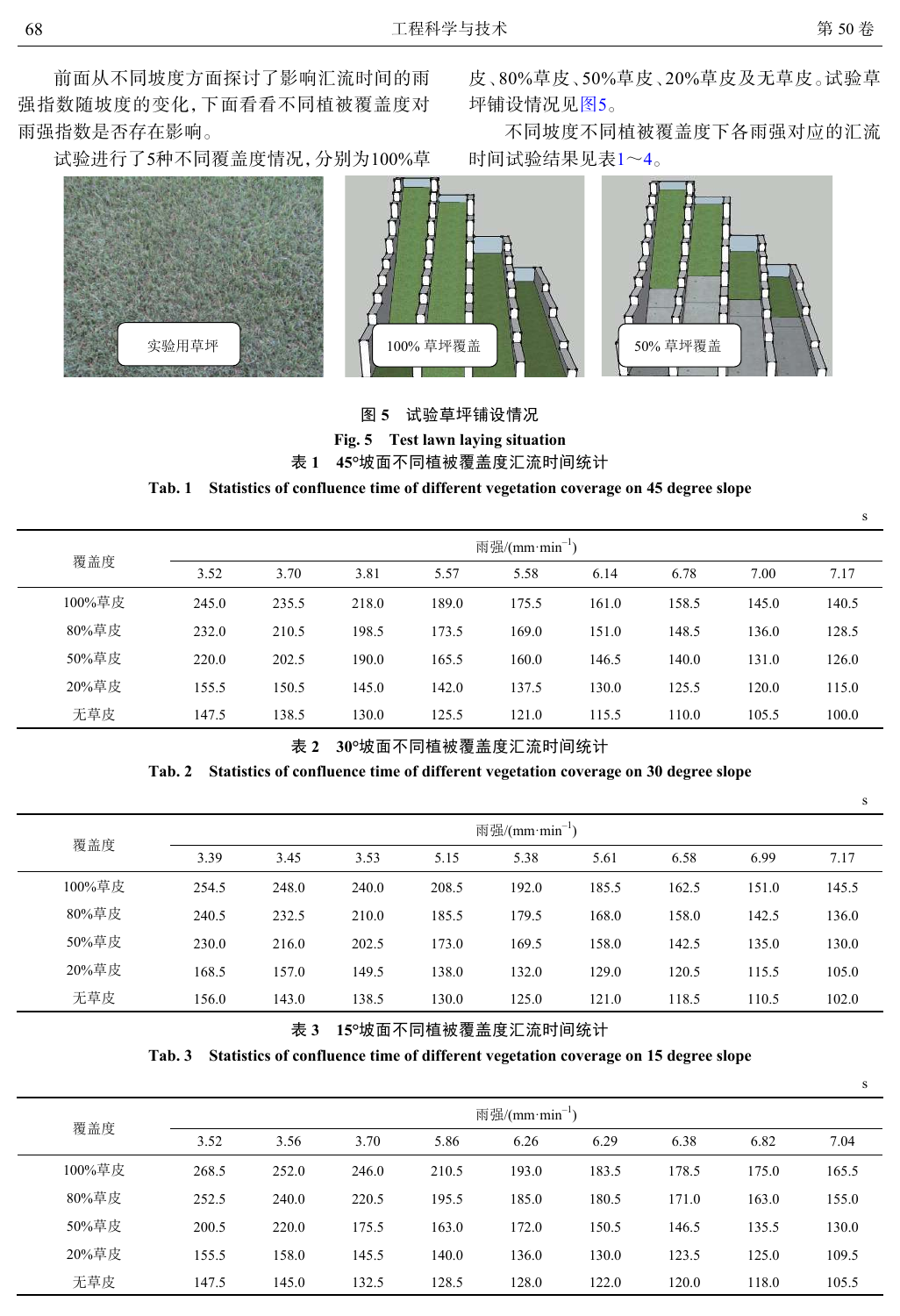#### <span id="page-5-0"></span>表 **4 5°**坡面不同植被覆盖度汇流时间统计

#### **Tab. 4 Statistics of confluence time of different vegetation coverage on 5 degree slope**

|        | 雨强/ $(mm·min^{-1})$ |       |       |       |       |       |       |       |       |  |
|--------|---------------------|-------|-------|-------|-------|-------|-------|-------|-------|--|
| 覆盖度    | 2.01                | 2.16  | 2.18  | 3.71  | 3.78  | 4.09  | 4.15  | 4.71  | 4.74  |  |
| 100%草皮 | 282.0               | 278.5 | 275.0 | 245.5 | 238.5 | 230.0 | 225.5 | 220.0 | 218.5 |  |
| 80%草皮  | 275.5               | 268.0 | 260.0 | 235.5 | 230.0 | 220.5 | 215.5 | 210.0 | 200.0 |  |
| 50%草皮  | 260.0               | 250.5 | 235.5 | 225.0 | 220.5 | 213.0 | 200.5 | 190.0 | 185.5 |  |
| 20%草皮  | 170.5               | 162.0 | 158.5 | 150.0 | 142.5 | 140.0 | 135.5 | 130.0 | 125.5 |  |
| 无草皮    | 154.5               | 150.0 | 145.0 | 140.0 | 135.0 | 130.5 | 125.5 | 120.0 | 118.5 |  |

强指数a<sub>1</sub>的拟合值。研究结果表明, 植被覆盖度对雨 覆盖度以上其雨强指数 $a_{\rm 1}$ 值基本在–0.5~–0.7;20% 下面同样采用MATLAB对上述试验数据进行编 程处理,得出了不同坡面不同植被覆盖度情况下,雨 强指数存在较为显著的影响:15°以上坡度坡面、50% 覆盖度与无草皮情况基本相当;5°小坡度坡面不同 植被覆盖度对雨强指数影响不大。这说明在山区流 域不同坡度、植被覆盖度地区其降雨的响应过程存 在明显差异,选用汇流时间公式时需要调整雨强 指数。

**2.3** 坡度与植被覆盖度变化条件下的汇流时间计算

查阅文献可知,目前应用较多的汇流时间公式 中雨强指数基本为恒定值,见[表](#page-5-1)[5](#page-5-1)。从本文研究的结

面上, 雨强指数 $a_1$ 拟合值分别为–0.30及–0.25, 比理 50%以上时其雨强指数a<sub>1</sub>拟合值平均为–0.63, 明显 果看,无植被情况不同坡度对雨强指数存在一定影 响,在45°及30°坡面上,雨强对汇流时间影响的雨强 指数约为–0.40,这与理论值基本吻合,在15°及5°坡 论值略微偏大;不同植被覆盖度对雨强指数的影响 十分明显,45°、30°及15°坡面情况,植被覆盖度 小于理论值–0.4,20%覆盖度与无植被情况基本相 当,雨强指数均值约为–0.37,5°坡面不同植被覆盖度 对雨强指数影响不大,雨强指数基本在–0.25~ –0.30之间。这说明雨强与汇流时间的指数关系由于 受坡度、植被覆盖度影响其值是变化的,具体取值可 参考表6。

| 研究学者                       | 汇流时间公式                                                                                                                             | 雨强指数          | 备注       |
|----------------------------|------------------------------------------------------------------------------------------------------------------------------------|---------------|----------|
| 日本水上高久等[12]                | $T = CA^{0.22}I^{-0.35}$                                                                                                           | $-0.35$       | 恒定值      |
| 美国Melesse等 <sup>[13]</sup> | $T = L^{0.6} n^{0.6} / i^{0.4} S^{0.3}$                                                                                            | $-0.40$       | 恒定值      |
| 台湾李光敦等[14]                 | $T_{x_{oi}} = \frac{h_{os_i}}{i_e} = \left(\frac{n_o \overline{L}_{oj}}{\overline{S}_{oi}^{-1/2} i_o^{m-1}}\right)^{1/m}, m = 0.6$ | $-0.40$       | 恒定值      |
| 作者本人                       | $T = K I^{a_1} S^{a_2} C^{a_3} n^{a_4} L^{a_5}$                                                                                    | $a_1$ 参考表 $6$ | 受坡度、植被变化 |

<span id="page-5-1"></span>表 **5** 坡面汇流时间公式中雨强指数的确定 **Tab. 5 Determination of moderate intensity index of overland flow time formula**

表 **6** 不同坡度、不同植被覆盖度下雨强指数*a*<sup>1</sup> **Tab. 6 Rainfall intensity index** *a*<sup>1</sup> **with different slope and**

| different vegetation coverage |
|-------------------------------|
|-------------------------------|

| 覆盖度    | 坡度/(°)  |         |         |         |  |  |  |
|--------|---------|---------|---------|---------|--|--|--|
|        | 45      | 30      | 15      | 5       |  |  |  |
| 100%草皮 | $-0.69$ | $-0.66$ | $-0.68$ | $-0.29$ |  |  |  |
| 80%草皮  | $-0.67$ | $-0.63$ | $-0.55$ | $-0.31$ |  |  |  |
| 50%草皮  | $-0.66$ | $-0.66$ | $-0.51$ | $-0.30$ |  |  |  |
| 20%草皮  | $-0.32$ | $-0.47$ | $-0.34$ | $-0.28$ |  |  |  |
| 无草皮    | $-0.41$ | $-0.40$ | $-0.30$ | $-0.25$ |  |  |  |

从研究结果看,对于地形地貌复杂的山区流域, 尤其植被覆盖度差异较大的流域,其暴雨洪水的响 应过程也会产生明显差异,使用单一的雨强指数值 可能导致汇流时间产生较大偏差,从而导致峰现时 间及洪峰值的计算结果均与实际产生较大偏离;在 分布式水文模型的实际应用中,可结合地形坡度及 植被覆盖度给出相应的雨强指数,形成分布式汇流 时间,这对极端强降雨情况下山洪的计算将尤为重要。

# **3** 结 论

山区流域由于其坡度、植被覆盖度等下垫面存 在较大的时空差异性,导致其对暴雨洪水的响应过 程也产生一定差异,本研究基于不同坡度、不同植被 覆盖度条件下坡面汇流的系列试验,深入分析了山 区流域坡面汇流时间参数的变化规律。初步结论 如下:

s